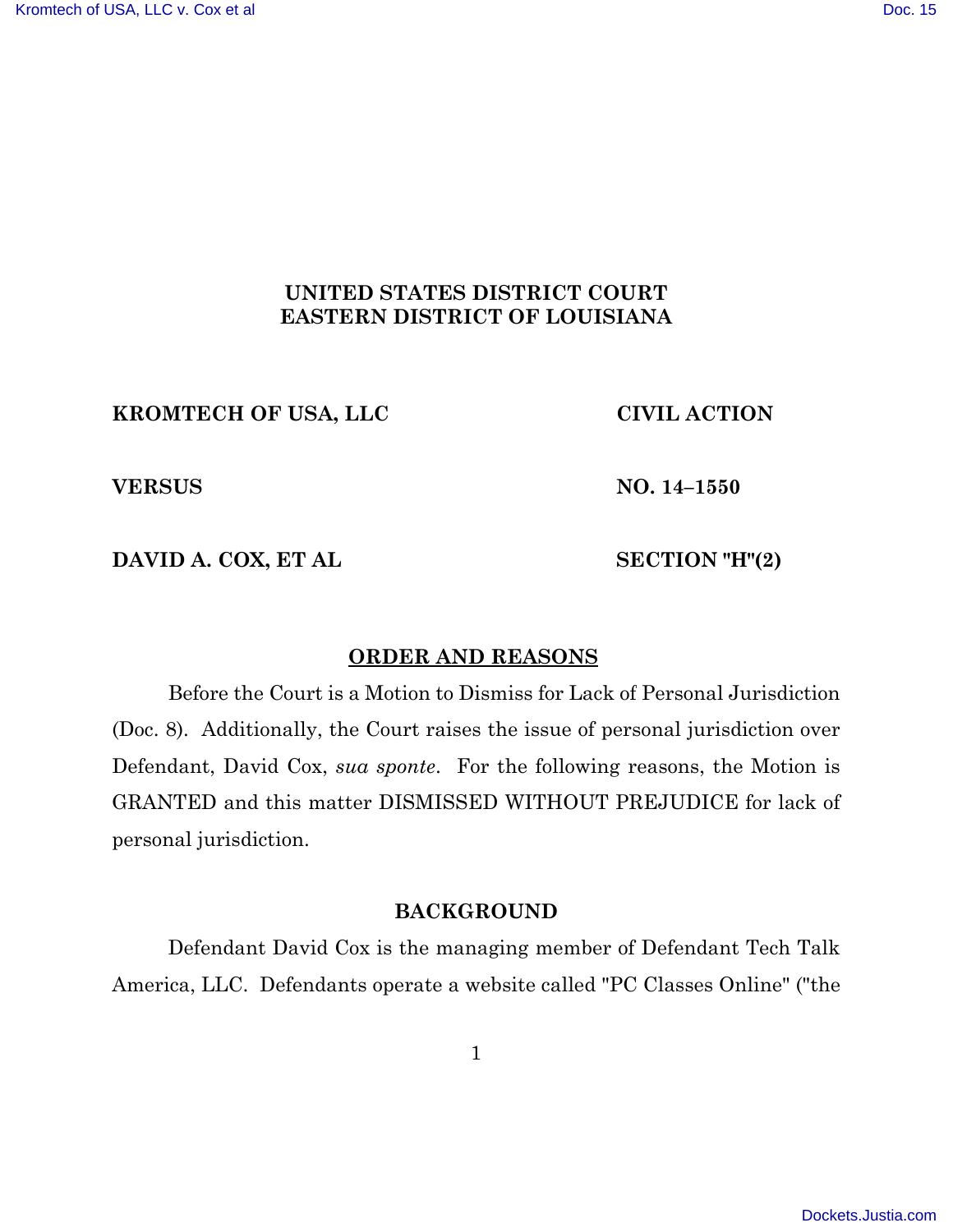Website"). The Website offers classes on various computer-related topics to the general public free of charge. On January 1, 2014, Defendants posted a video on the popular website Youtube.com. This video, which was posted on the Website on January 2, 2014, purports to warn members of the public about the dangers of using a software program entitled "MacKeeper." MacKeeper is a software program marketed by a German corporation, Kromtech Alliance Corporation. Plaintiff is allegedly the U.S. subsidiary of Kromtech Alliance. Plaintiff claims thatit holds a license to use the intellectual property of Kromtech Alliance in the United States. Plaintiff alleges that the video posted on the Website and Youtube is defamatory and that Defendants violated Louisiana's unfair competition laws in posting the video. Plaintiff seeks damages and a preliminary injunction ordering Defendants to remove the video. Tech Talk responded to the Complaint with the instant Motion, arguing that this Court lacks personal jurisdiction over it.

#### **LEGAL STANDARD**

"Where a defendant challenges personal jurisdiction, the party seeking to invoke the power of the court bears the burden of proving that jurisdiction exists."<sup>1</sup> When a court rules on a motion to dismiss for lack of personal jurisdiction without holding an evidentiary hearing, as in this case, the plaintiff need only make a prima facie showing of personal jurisdiction.<sup>2</sup> "The allegations

<sup>1</sup> *Luv N'care, Ltd. v. Insta–Mix, Inc.*, 438 F.3d 465, 469 (5th Cir. 2006) (citing *Wyatt v. Kaplan*, 686 F.2d 276, 280 (5th Cir. 1982)).

<sup>2</sup> *Guidry v. U.S. Tobacco, Co., Inc.*, 188 F.3d 619, 625 (5th Cir. 1999).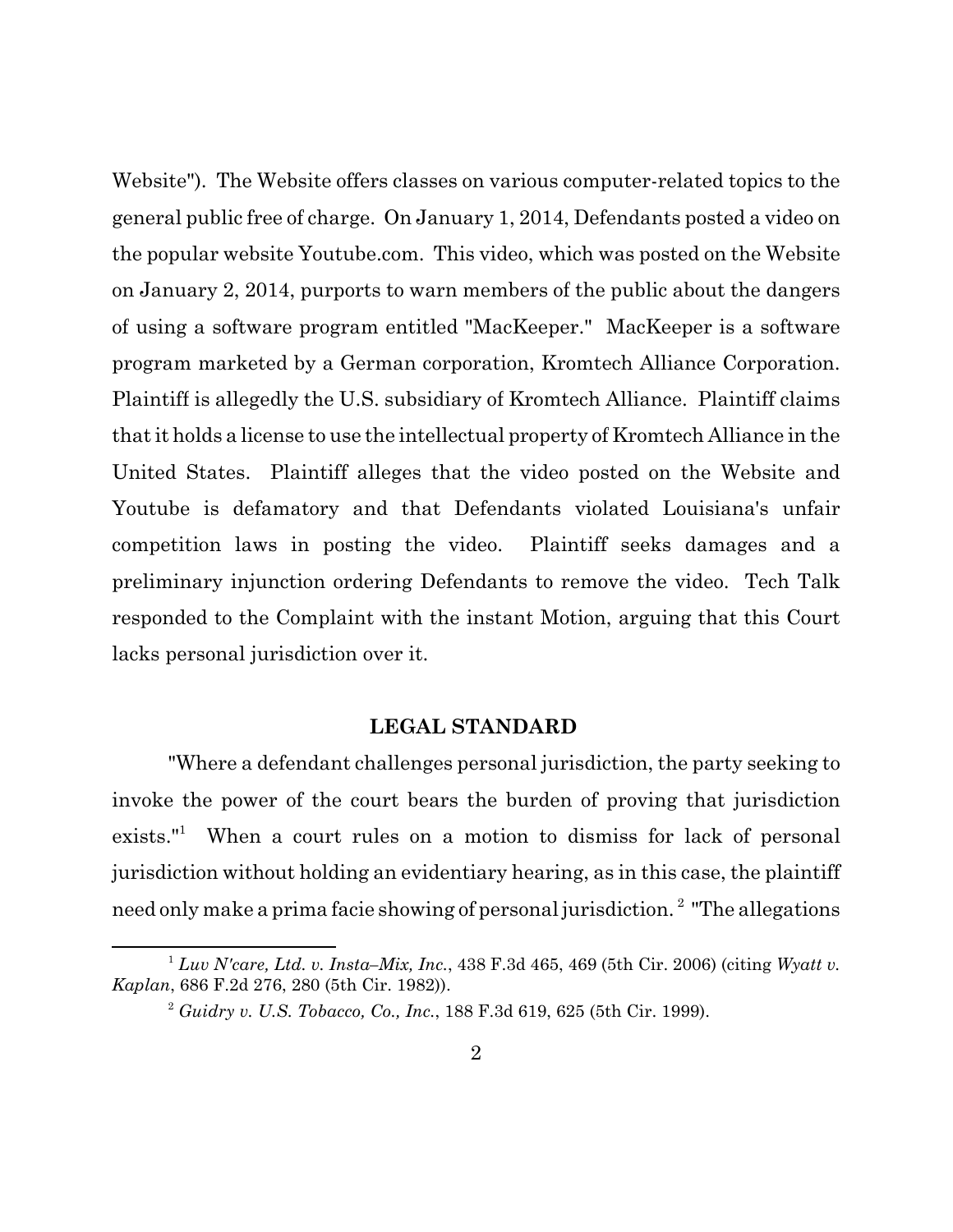of the complaint, except insofar as controverted by opposing affidavits, must be taken as true, and all conflicts in the facts must be resolved in favor of the plaintiff[] for purposes of determining whether a prima facie case for personal jurisdiction has been established."<sup>3</sup> "In determining whether personal jurisdiction exists, the trial court is not restricted to a review of the plaintiff's pleadings."<sup>4</sup> The Court may consider matters outside the complaint, including affidavits, interrogatories, depositions, or any combination of the recognized methods of discovery.<sup>5</sup>

Jurisdiction over a non-resident defendant is proper when (1) the defendant is amenable to service of process under the long-arm statute of the forum state, and (2) the exercise of personal jurisdiction is consistent with the Due Process Clause of the Fourteenth Amendment.<sup>6</sup> In the instant case, "these two inquiries merge into one because Louisiana's long-arm statute permits service of process coterminous with the scope of the due process clause."<sup>7</sup>

"The Due Process Clause of the Fourteenth Amendment protects a corporation, as it does an individual, against being made subject to the binding judgments of a forum with which it has established no meaningful 'contacts, ties,

<sup>3</sup>*Thompson v. Chrysler Motors Corp.*, 755 F.2d 1162, 1165 (5th Cir. 1985) (citing *DeMelo v. Toche Marine, Inc.*, 711 F.2d 1260, 1270 (5th Cir. 1983)).

<sup>4</sup> *Jobe v. ATR Mktg., Inc.*, 87 F.3d 751, 753 (5th Cir. 1996).

<sup>5</sup> *Id.* (citing *Colwell Realty Invs. v. Triple T. Inns of Ariz.*, 785 F.2d 1330 (5th Cir. 1986)).

<sup>6</sup> *Dalton v. R&W Marine, Inc.*, 897 F.2d 1359, 1361 (5th Cir. 1990).

<sup>7</sup> *Asarco, Inc. v. Glenara, Ltd.*, 912 F.2d 784, 786 (5th Cir. 1990); see also La. Rev. Stat. § 13:3201.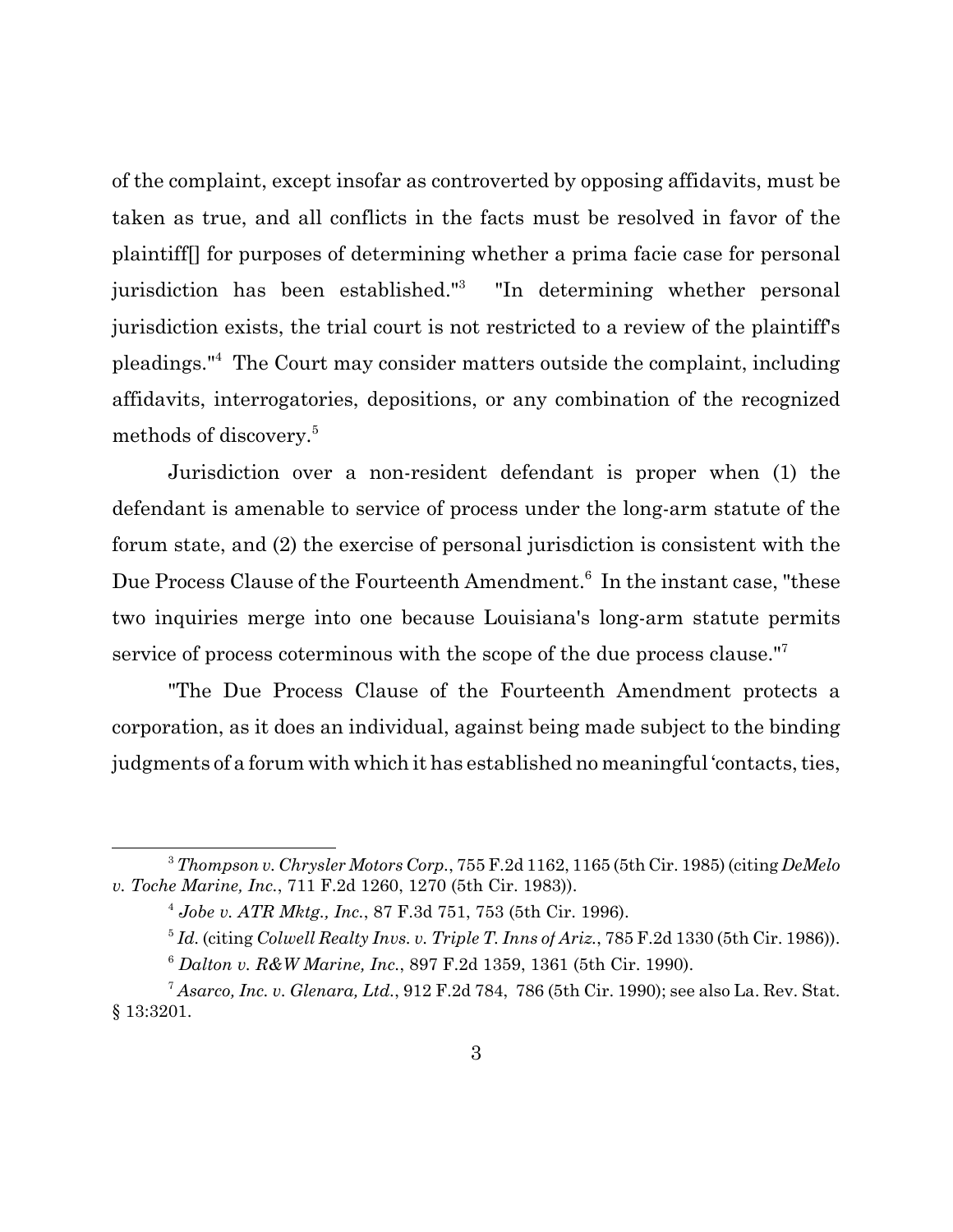or relations.'"<sup>8</sup> A court may exercise personal jurisdiction over a non-resident defendant when (1) the defendant has purposefully availed itself of the benefits and protections of the forum state by establishing "minimum contacts" with the forum state; and (2) exercising personal jurisdiction over the defendant does not offend "traditional notions of fair play and substantial justice."<sup>9</sup>

"Minimum contacts" can be established through specific jurisdiction or general jurisdiction.<sup>10</sup> Specific personal jurisdiction exists when a defendant has purposely directed its activities, or availed itself of the privileges of conducting its activities, toward the forum state and the controversy arises out of or is related to those activities.<sup>11</sup> General personal jurisdiction exists when the defendant has engaged in continuous and systematic activities in the forum state, regardless of whether such activity is related to the plaintiff's cause of action.<sup>12</sup>

 "If a nonresident defendant has sufficient related or unrelated minimum contacts with the forum, we must then consider whether the 'fairness' prong of the jurisdictional inquiry is satisfied."<sup>13</sup> The fairness inquiry is determined by analyzing several factors: (1) the burden upon the nonresident defendant of

<sup>8</sup> *Pervasive Software Inc. v. Lexware GMBH & Co. KG*, 688 F.2d 214, 220 (5th Cir. 2012) (quoting *Int'l Shoe Co. v. Washington*, 326 U.S. 310, 319 (1945)).

<sup>9</sup> *Latshaw v. Johnston*, 167 F.3d 208, 211 (5th Cir. 1999) (quoting *Int'l Shoe*, 326 U.S. at 316).

<sup>10</sup> *Alpine View Co. Ltd. v. Atlas Copco AB*, 205 F.3d 208, 215 (5th Cir. 2000).

<sup>11</sup> *Burger King Corp. v. Rudzewicz*, 471 U.S. 262, 472 (1985).

<sup>&</sup>lt;sup>12</sup> *Helicopteros Nacionales de Colombia, S.A. v. Hall*, 466 U.S. 408, 415 (1984).

<sup>13</sup> *Wilson v. Belin*, 20 F.3d 644, 647 (5th Cir. 1994) (citing *Asahi Metal Indus. Co. v. Superior Court*, 480 U.S. 102, 105 (1987)).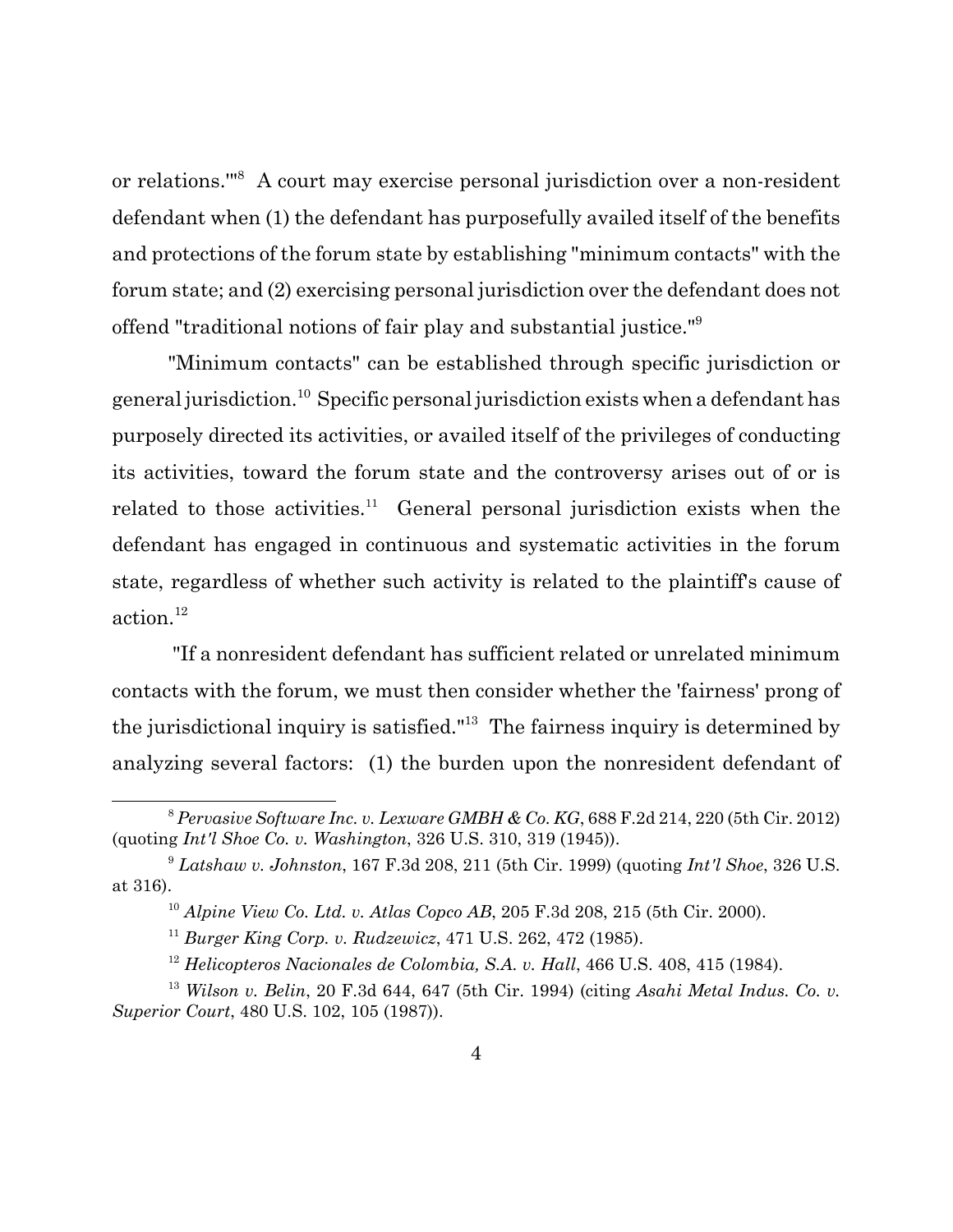litigating in the forum state; (2) the interests of the forum state; (3) the plaintiff's interest in securing relief; (4) the judicial system's interest in obtaining an efficient resolution of controversies; and (5) the shared interest of the states in furthering fundamental substantive social policies. $^{14}$ 

### **LAW AND ANALYSIS**

Before proceeding to the question of personal jurisdiction, the Court notes that only one of the two defendants, Tech Talk, has moved to dismiss this matter. The remaining defendant, Mr. Cox, has not yet been served. Nonetheless, the Court raises the issue of personal jurisdiction over David Cox *sua sponte*. <sup>15</sup> Ordinarily, when the Court raises the issue of personal jurisdiction *sua sponte* it should afford Plaintiff an opportunity to respond.<sup>16</sup> The Court finds that notice to Plaintiff is not necessary in this case because Plaintiff actually argued the issue of personal jurisdiction over Mr. Cox in his opposition. Therefore, Plaintiff has had an adequate opportunity to address the issue.

Because Plaintiff does not argue that the Court may exercise general personal jurisdiction over Defendants, the Court only analyzes the question of specific jurisdiction.<sup>17</sup>

<sup>14</sup> *Bullion v. Gillespie*, 895 F.2d 213, 216 n.5 (5th Cir. 1990) (internal citations omitted). <sup>15</sup> *See Sys. Pipe & Supply, Inc. v. M/V VIKTOR KURNATOVSKIY*, 242 F.3d 322, 324 (5th Cir. 2001).

<sup>16</sup> *Id*. at 325.

<sup>&</sup>lt;sup>17</sup> Given the Court's ultimate conclusion that Defendants' paltry contacts with Louisiana are insufficient to justify the exercise of specific personal jurisdiction, the Court has no difficulty concluding that Defendants do not have continuous and systematic contacts with Louisiana such that the exercise of general jurisdiction is warranted.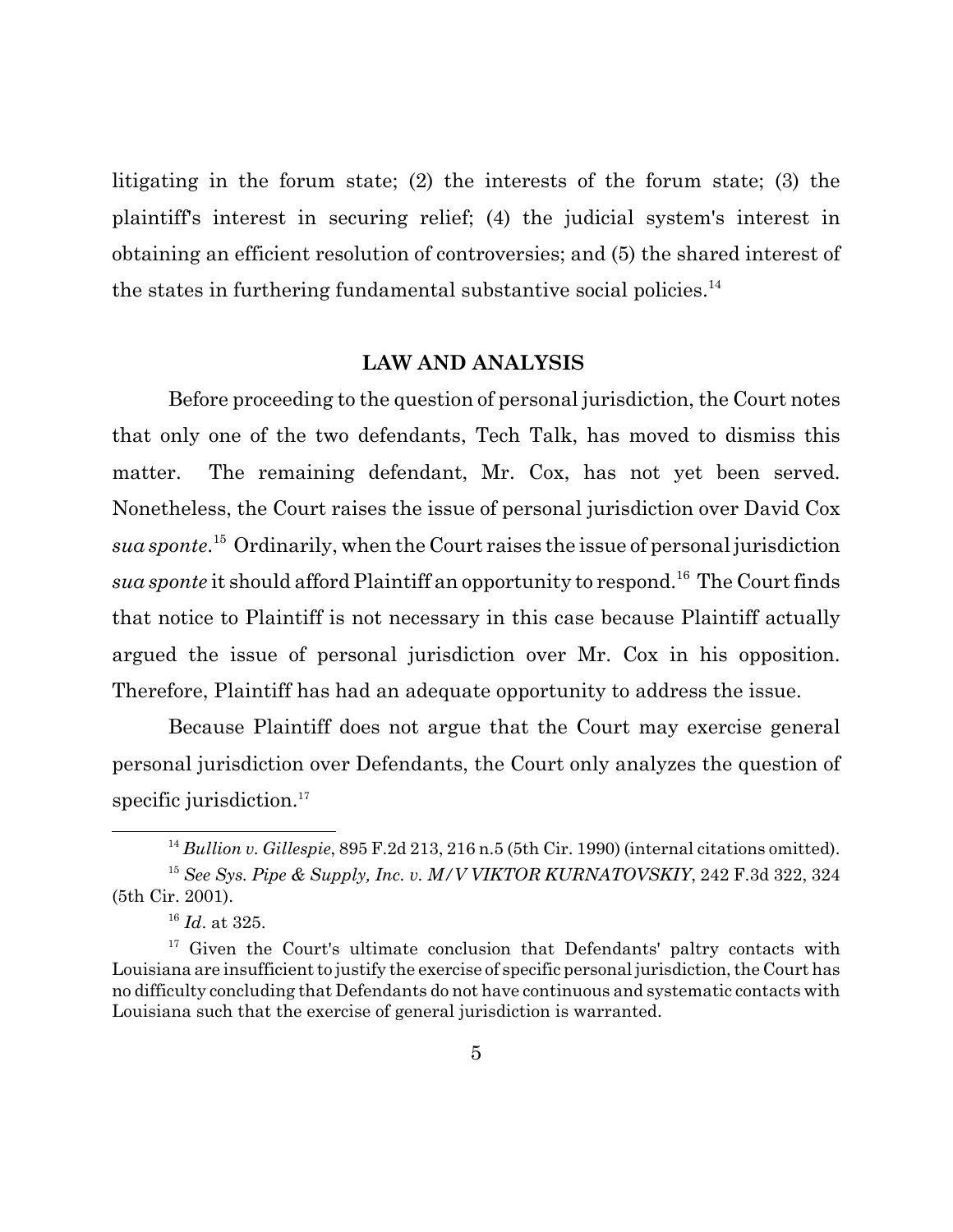To establish specific personal jurisdiction, Plaintiff must prove that: "(1) there are sufficient (i.e., not 'random fortuitous or attenuated') pre-litigation connections between the non-resident defendant and the forum; (2) the connection has been purposefully established by the defendant; and (3) the plaintiff's cause of action arises out of or is related to the defendant's forum contacts."<sup>18</sup> If Plaintiff meets its burden, Defendants "can then defeat the exercise of specific jurisdiction by showing (4) that it would fail the fairness test, i.e., that the balance of interest factors show that the exercise of jurisdiction would be unreasonable."<sup>19</sup>

Plaintiff presents two separate, but related, arguments in favor of exercising personal jurisdiction over Defendants. First, Plaintiff argues that jurisdiction is present pursuant to the Supreme Court's decision in *Calder v.* Jones.<sup>20</sup> Second, Plaintiff argues that Defendants' failure to remove the video after being warned that Plaintiff was in Louisiana demonstrates that Defendants intended the video to harm Plaintiff in Louisiana. As the Court explains below, neither argument has merit.

In *Calder*, the Supreme Court held that a California court could exercise personal jurisdiction over Florida residents who wrote and edited an allegedly defamatory article published in a magazine with national circulation.<sup>21</sup> The Court held that a defendant who intentionally directs a defamatory statement

<sup>18</sup> *Pervasive Software*, 688 F.3d at 221.

<sup>19</sup> *Id.* at 221–22.

 $20$  465 U.S. 783 (1984).

<sup>21</sup> *Id*. at 784–85.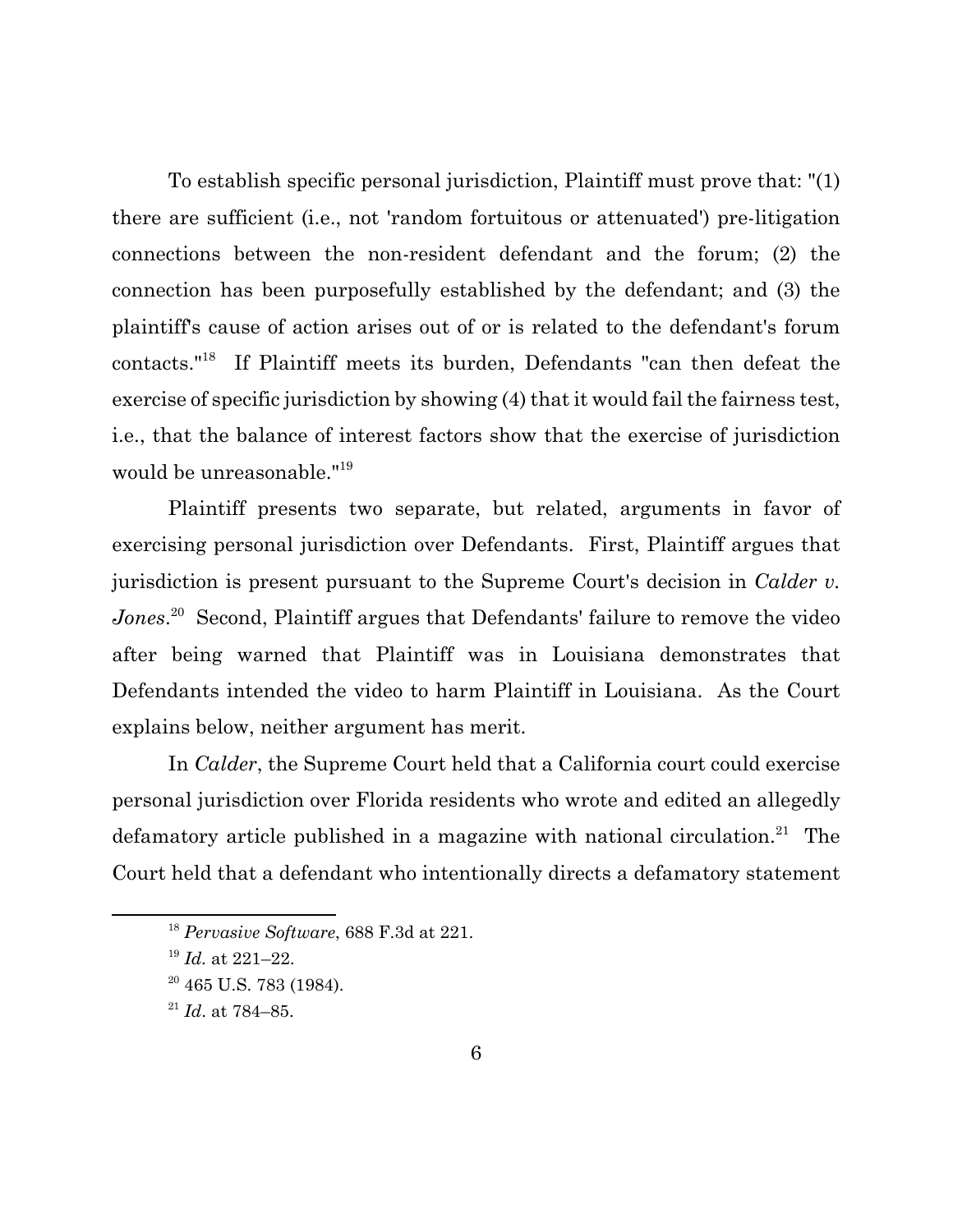at the forum state with the intent to cause harm in the forum may be validly sued in the forum. $^{22}$ 

The Fifth Circuit applied the Court's reasoning in *Calder* in the context of defamatory statements allegedly made on the internet in *Revell v. Lidov*. 23 Lidov, a professor at Harvard University, wrote an article regarding the bombing of Pan Am Flight 103 in which he accused then Associate Deputy Director of the FBI Oliver Revell of participating in a government conspiracy to cover-up certain facts related to the bombing.<sup>24</sup> Lidov published the article on an internet bulletin board maintained by the Columbia School of Journalism.<sup>25</sup> The website permitted any member of the public to post and read items on the site, thus the article was available to anyone with an internet connection.<sup>26</sup> Revell, a resident of Texas, sued Columbia University (a New York resident) and Lidov (a Massachusetts resident) in Texas.<sup>27</sup> The district court dismissed the case for lack of personal jurisdiction, and Revell appealed, relying on *Calder*. 28

On appeal, the Fifth Circuit held that there were several key differences between *Revell* and *Calder* that compelled a different result.<sup>29</sup>

First, the article written by Lidov about Revell contains

<sup>22</sup> *Id*. at 788–90 <sup>23</sup> 317 F.3d 467 (2002). <sup>24</sup> *Id*. at 469. <sup>25</sup> *Id*. <sup>26</sup> *Id*.  $^{27}$  *Id.* <sup>28</sup> *Id*. <sup>29</sup> *Id*. at 473.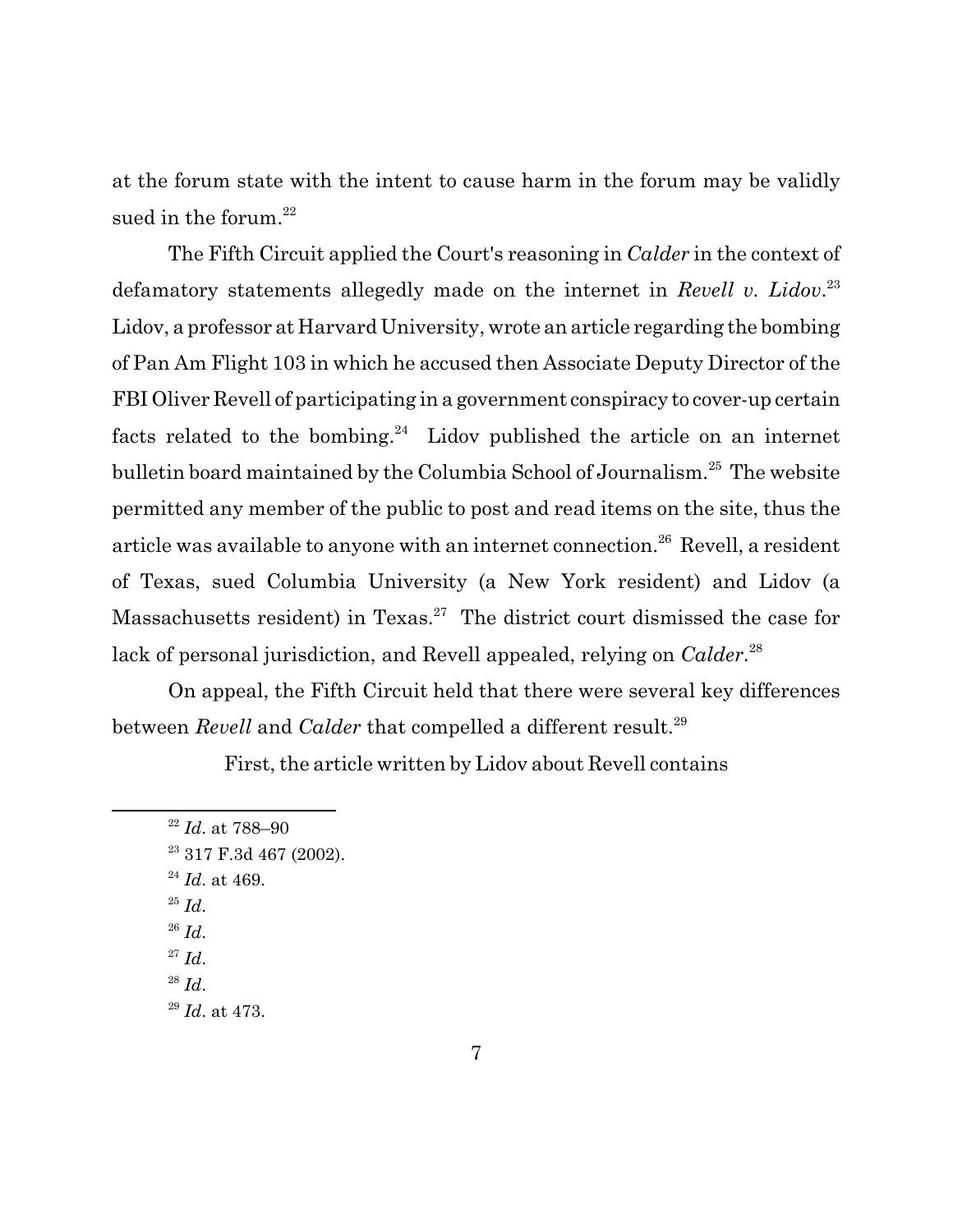no reference to Texas, nor does it refer to the Texas activities of Revell, and it was not directed at Texas readers as distinguished from readers in other states. Texas was not the focal point of the article or the harm suffered, unlike *Calder*, in which the article contained descriptions of the California activities of the plaintiff, drew upon California sources, and found its largest audience in California. This conclusion fits well with our decisions in other intentional tort cases where the plaintiff relied upon *Calder*. In those cases we stated that the plaintiff's residence in the forum, and suffering of harm there, will not alone support jurisdiction under *Calder*. 30

The instant matter is remarkably similar to *Revell*. The video about Kromtech contains no references to Louisiana, and there is no evidence that it was particularly directed at Louisiana. Indeed, Defendants contend, and Plaintiff does not contest, that they were unaware that Plaintiff existed or that it was domiciled in Louisiana when they posted the video. Louisiana was not the focal point of the video or the harm suffered. Rather, Defendants intended to target a German corporation. The only connection that this controversy has to Louisiana is that Plaintiff resides and allegedly suffered harm here. The Fifth Circuit explicitly stated in *Revell* that such contacts are not sufficient to support the exercise of jurisdiction.<sup>31</sup>

Plaintiff argues that this case has a single difference from *Revell*: that it contacted Defendants after the video was posted and notified them that they

<sup>&</sup>lt;sup>30</sup> *Id.* (internal citations and footnotes omitted).

<sup>31</sup> *Id*.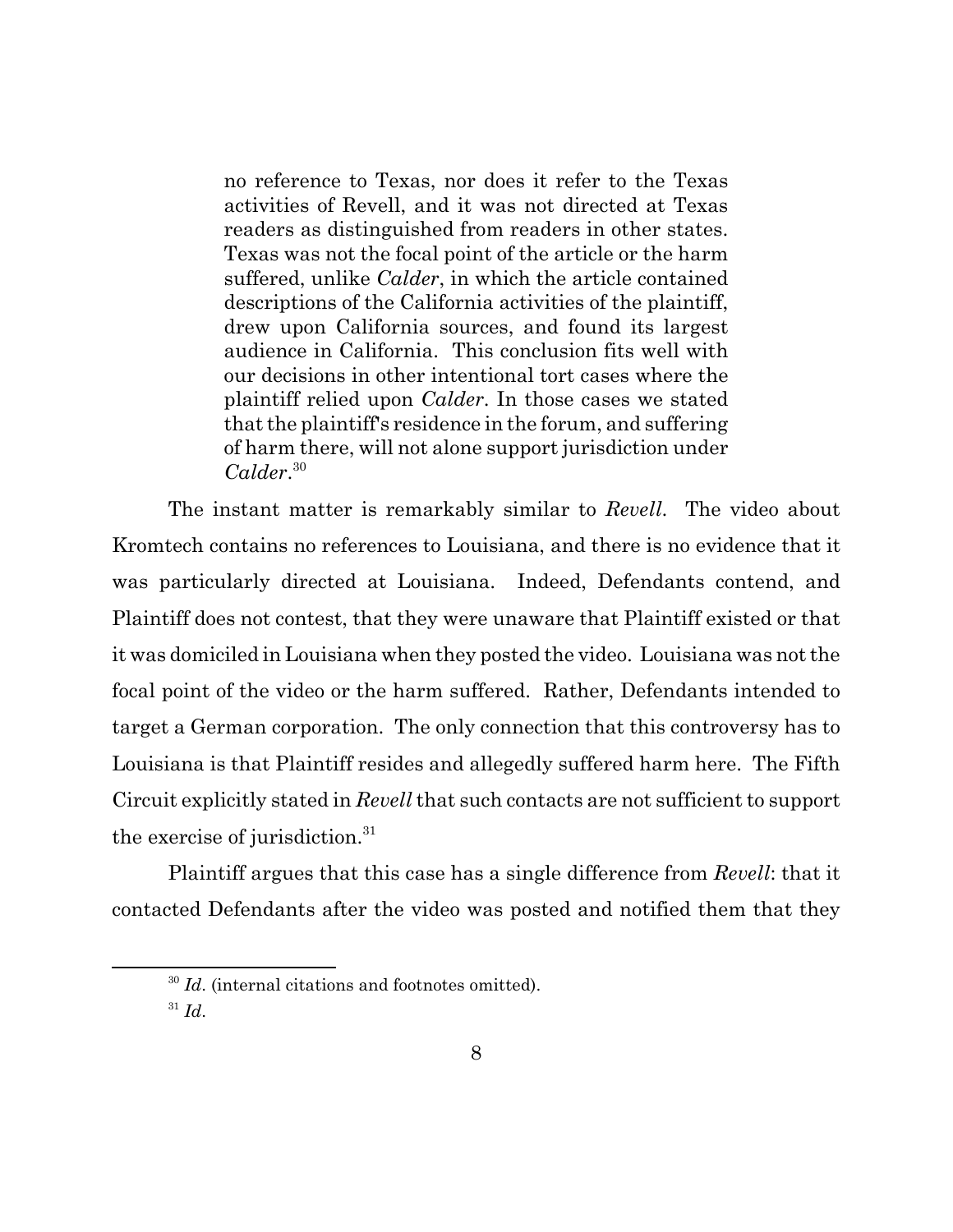were causing harm in Louisiana. Plaintiff seems to argue that, once Defendants knew about Kromtech USA and its presence in Louisiana, their decision not to remove the video demonstrated intent to aim the harm created by the video at Louisiana.

Plaintiff's argument asks this Court to hold that a passive act of a Defendant is sufficient to justify the exercise of personal jurisdiction. Plaintiff has not, however, cited a single case in which a court held that a defendant's failure to act, standing alone, created a contact with the forum state. Indeed, such a result would be inconsistent with the rule that a defendant's contacts must be purposefully directed at the forum state.<sup>32</sup> Plaintiff has not offered the Court any evidence demonstrating that Defendants ever purposefully directed *any* action at Louisiana. Accordingly, the Court holds that Plaintiff has not carried its burden to demonstrate that this Court has personal jurisdiction over Defendants.

<sup>32</sup> *See Pervasive Software*, 688 F.3d at 221.